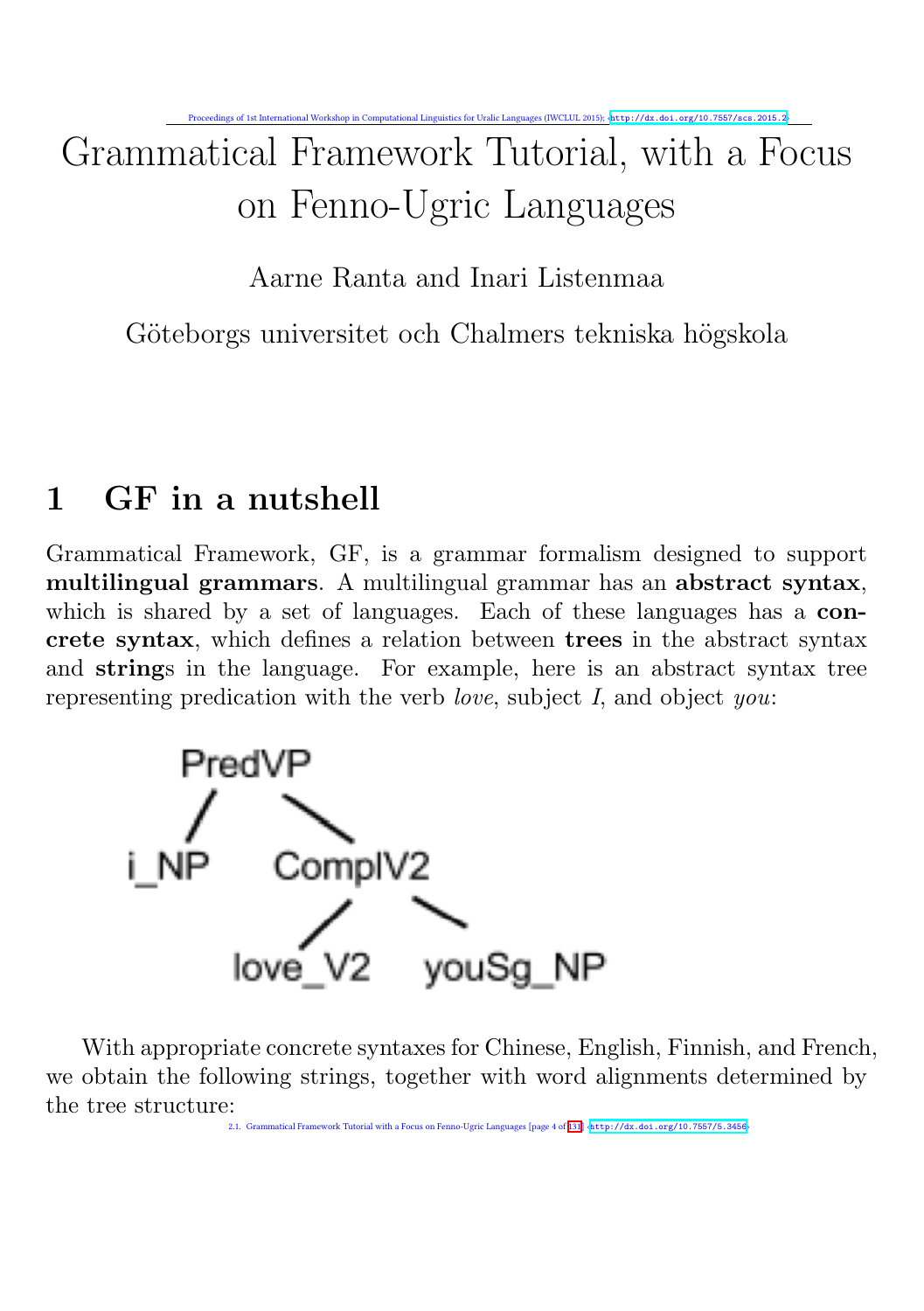

The process of generating the strings from the tree is called linearization, and the reverse process is parsing. All GF grammars are reversible, in the sense that they can be used for both linearization and parsing.

The main application of GF is translation, where the abstract syntax is used as an interlingua. But GF can also be used for language comparison, because the abstract syntax gives a formally precise way to express common structures. The predication structure (PredVP in the above tree) is an example: it is a common structure for the languages shown, even though the concrete syntaxes are quite different.

Technically, GF is based on constructive type theory, which is used for the abstract syntax, and parallel multiple context-free grammars (PM-CFG), which are used for the concrete syntax. PMCFG is more expressive than context-free grammars, but it still enjoys polynomial parsing; in practice, the parsing speed is usually close to linear. The advantage of PMCFG is that it supports things like morphological variation and discontinuous constituents. This is what makes it possible to share abstract syntax for seemingly very different languages.

Writing PMCFG grammars manually would be very time-consuming and error-prone. An important feature of GF is therefore its support for functional programming, as a concise way of writing concrete syntaxes. Functional programming makes it easy to share common parts of code and thereby to avoid repetitive coding almost entirely. GF source code can hence be much more concise than e.g. context-free grammars or regular expressions, and GF has in fact been used as a method to generate code in these formats, independently of its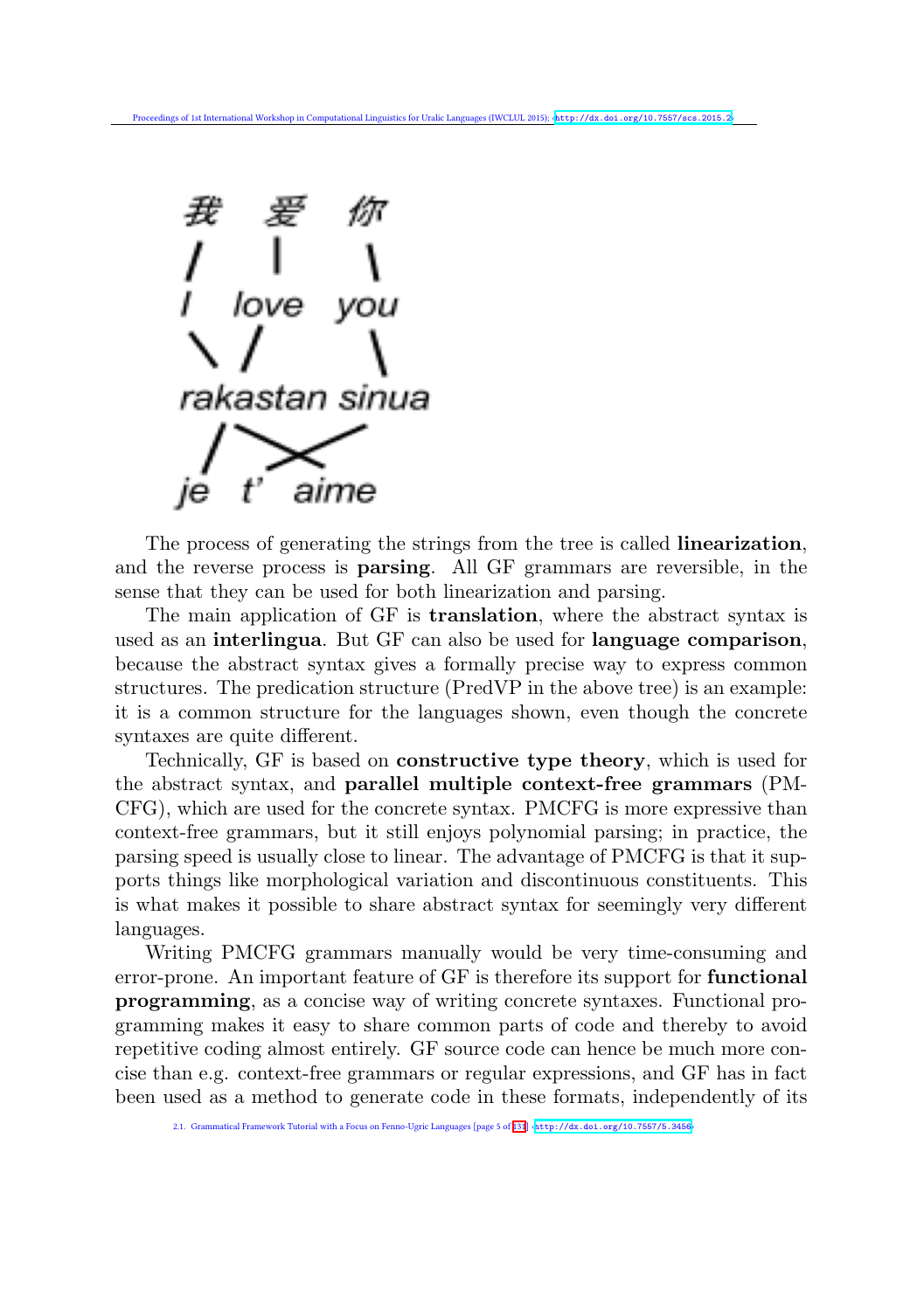multilingual uses.

Together with the abstract syntax, the abstractions provided by functional programming methods make it possible to express linguistic generalizations. Such generalizations can be interesting for both linguistic theory (e.g. language typology) and practical engineering (reuse of code within and across languages). In particular, grammars for closely related languages can share major parts of code even in concrete syntax.

With the first release in 1998, GF has been applied to over 30 languages and has over 100 active developers around the world. Its main focus has been on controlled languages and precision-oriented translation. But the comprehensive resource grammar library (RGL) also makes it possible to build large-scale translation systems. An experimental system is currently available for 11 languages, covering all 110 language pairs.

GF is open-source software, released under licenses such as GLP (the grammar compiler) and LGPL and BSD (the run-time and RGL). This makes it possible to use GF for any purpose, including proprietary commercial applications. At least 6 companies have used GF in their projects.

# 2 The tutorial

The goal of the tutorial is to enable the participants to

- explore and reuse the resources currently available in GF
- contribute to the RGL, especially to its lexical resources
- get started with their own grammars

The ultimate goal is the development of RGL implementations for new Uralic languages, but some more training will probably be needed for this than this short tutorial. This can of course be done by achieved by using free material from the GF web page.

The contents of the tutorial can be divided to four lessons, which optimally need three hours in total.

#### 2.1 Hands-on introduction

We will first show a demo of web-based translation in GF. After that, we will build a simple multilingual grammar together, by using the cloud-based grammar editor. Simple examples are enough to show that languages differ in nontrivial ways but can still share an abstract syntax.

2.1. Grammatical Framework Tutorial with a Focus on Fenno-Ugric Languages [page 6 of 131] ‹<http://dx.doi.org/10.7557/5.3456>›